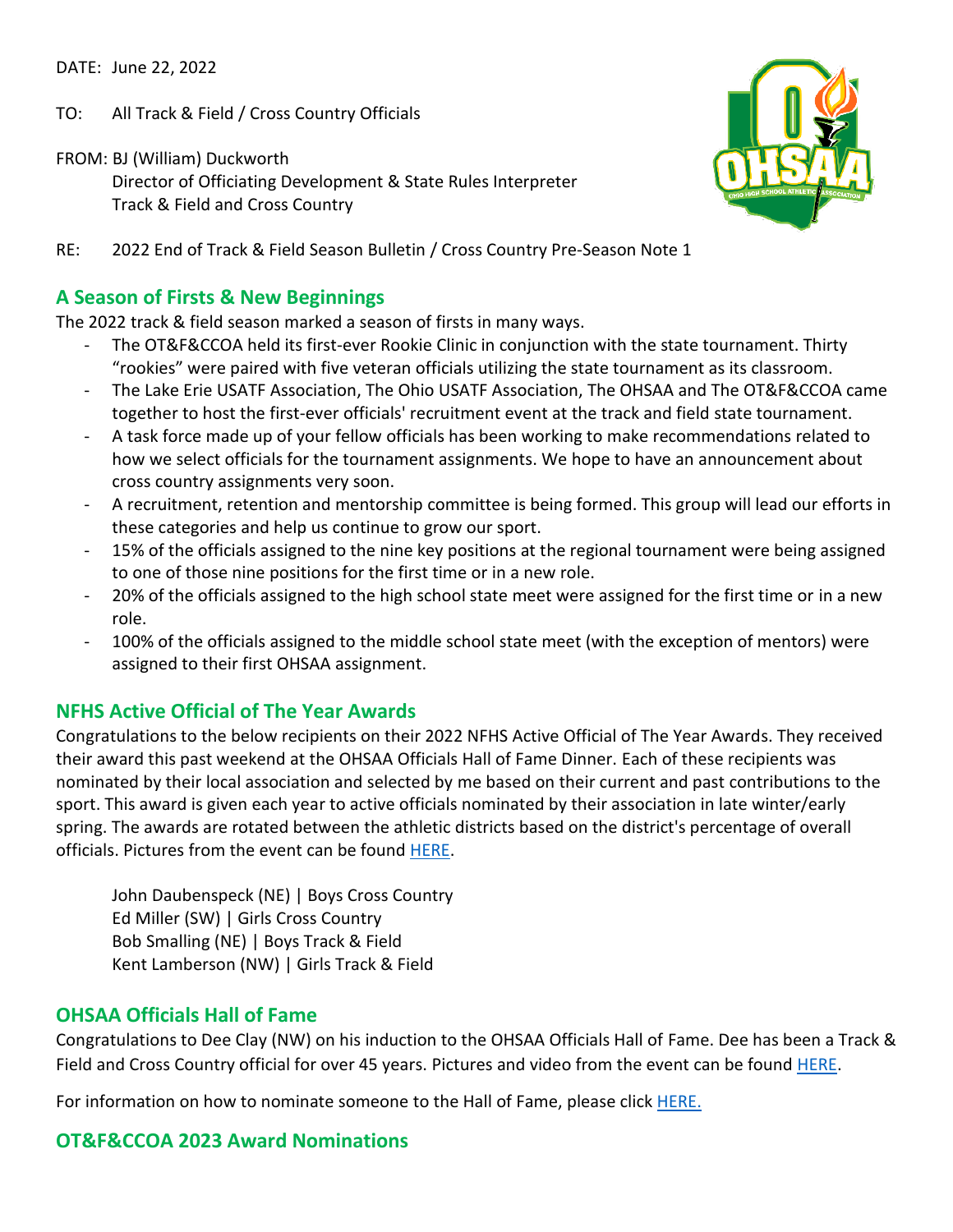Each year, the Ohio Track & Field and Cross County Officials Association awards the Joe Lenge Service Award, the Fredrick Cope Award and several Contributor Awards. For more information on who qualifies for each award or to nominate someone, please click [HERE](https://otfccoa.wixsite.com/ohiotrackofficials/forms) and click on the picture next to the award description.

While it is common for secretaries to send nominations in on behalf of their association; **anyone** may nominate someone who qualifies for the awards. Nominations for these awards are due by August 1, 2022

#### **Permit Renewal**

Permit renewal is now underway. Officials who plan to work cross country & track must renew by June 30, 2022 to officiate the fall season. Officials wishing to officiate only track can renew without a late fee by December 31, 2022. Please log int[o MyOHSAA](https://officials.myohsaa.org/Logon) to complete your permit renewal.

### **Local Association Membership**

One question that is being asked in growing frequency, especially by newer officials, is "Why should I join a local association?" Local associations serve many roles and are critical to the success and growth of our sport. Local associations:

- Provide face-to-face educational opportunities for members.
- Help serve as a connection between officials and schools/leagues in need of officials.
- Provide access to local rule resources through their local rules interpreters.
- Providing access to local secretaries who are a great first step for many officials' questions.
- Provide comradery and socialization opportunities
- Provide mentorship and development thought connections with veteran officials

I strongly encourage any official who currently is not a member of a local association to join one near them. If you need help finding one, please let me know.

# **Cross Country State Rules Interpretation Meeting**

A few years ago, the OHSAA began requiring the attendance of a State Rules Interpretation Meeting for Cross Country. This meeting will again be required this year and will be offered 100% virtually through MyOHSAA. The timeline for this meeting is TBD, and officials will receive notification once the meeting is ready.

### **Local Rules Meetings**

This spring, for the first time track and field officials were able to view two pre-recorded meetings and receive local meeting credits. That opportunity will be available this fall for cross country officials as one local virtual meeting will be made available. When this meeting will be posted is TBD; please do not reach out to the OHSAA office or me and ask; once the meeting is posted, everyone will receive an email notification. The process will be the same as in the spring; the meeting will be available for a short period and anyone who views it will receive a local meeting credit.

### **Cross Country Tournament Eligibility**

Officials wishing to work Cross Country Tournaments must view the State Rules Interpretation and attend at least one fall local rules meeting. Additionally, you must complete the tournament questionnaire and meet the years of service requirements for that particular level of the tournament. For more information, please view page 58 or the OHSAA Officials Handbook; the handbook can be found by clicking [HERE.](https://www.ohsaa.org/Officiating)

### **Cross Country Tournament Questionnaire**

This fall's tournament questionnaire will be available July  $1 -$  July 15. Starting this year, officials who wish to work the OHSAA Pre-Season Invitational and/or the OHSAA Middle School Invitation in addition to the